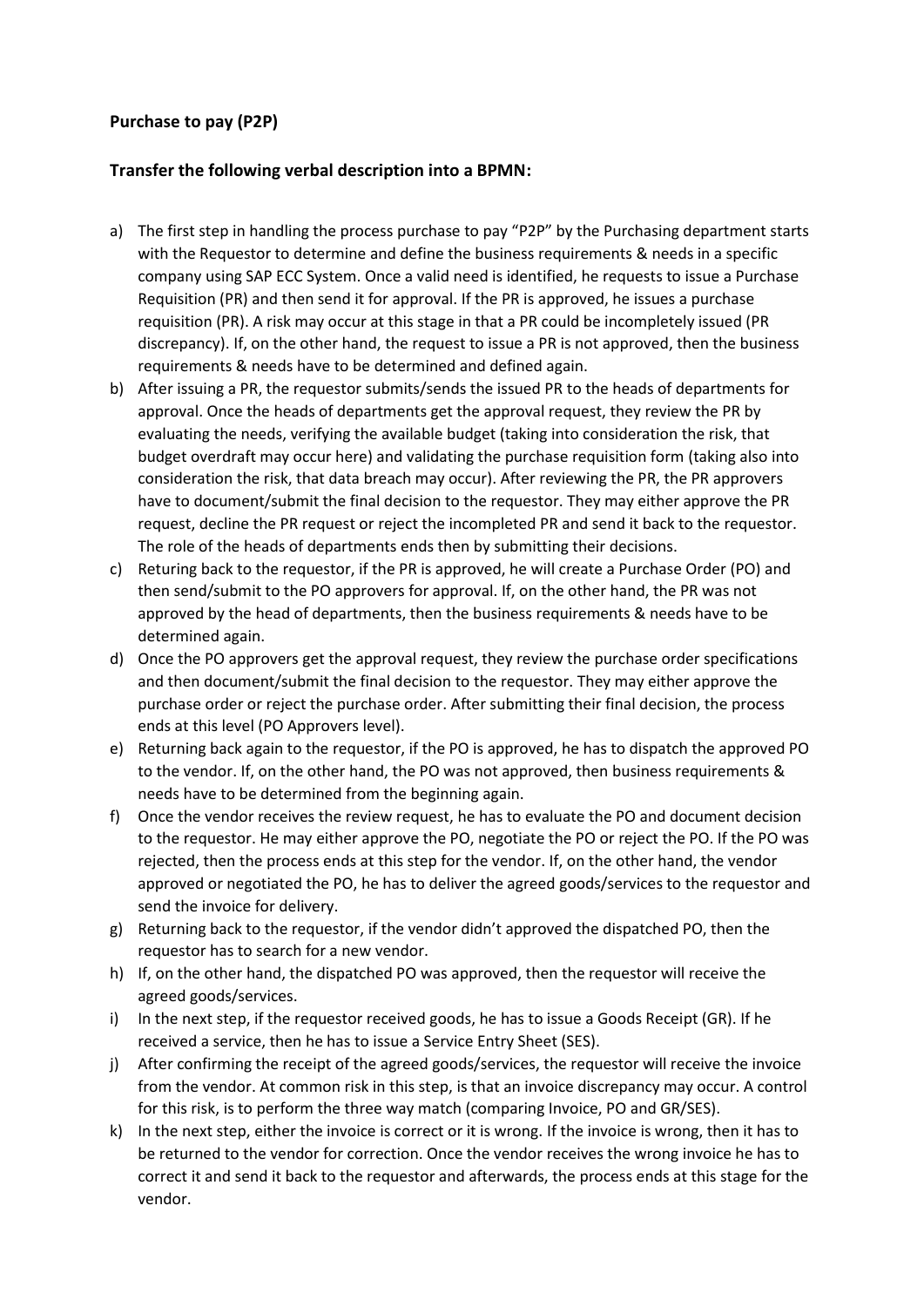- l) In the next step, the requestor will receive the corrected invoice from the vendor.
- m) After checking the invoice and correcting it if it was wrong, the requestor may now post the invoice in SAP and send it to the Accounts Payable (AP) team.
- n) Once the AP team receive the invoice, the AP Processor has to decide on the payment method. In this step, he may either decide on payment in full or in installments. After deciding on the payment method, he has to perform the payment to the vendor and the purchase to pay process is successfully completed.

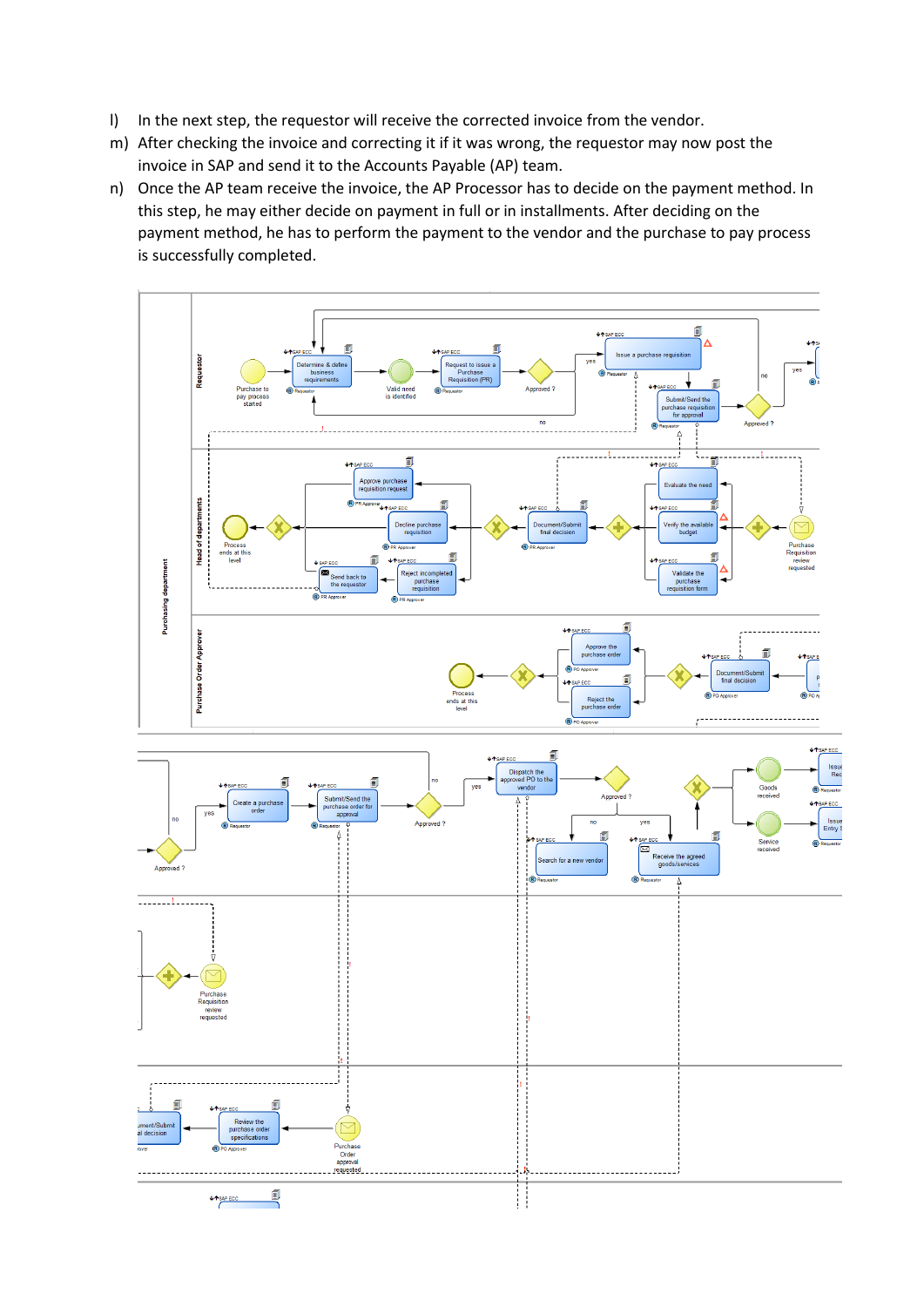